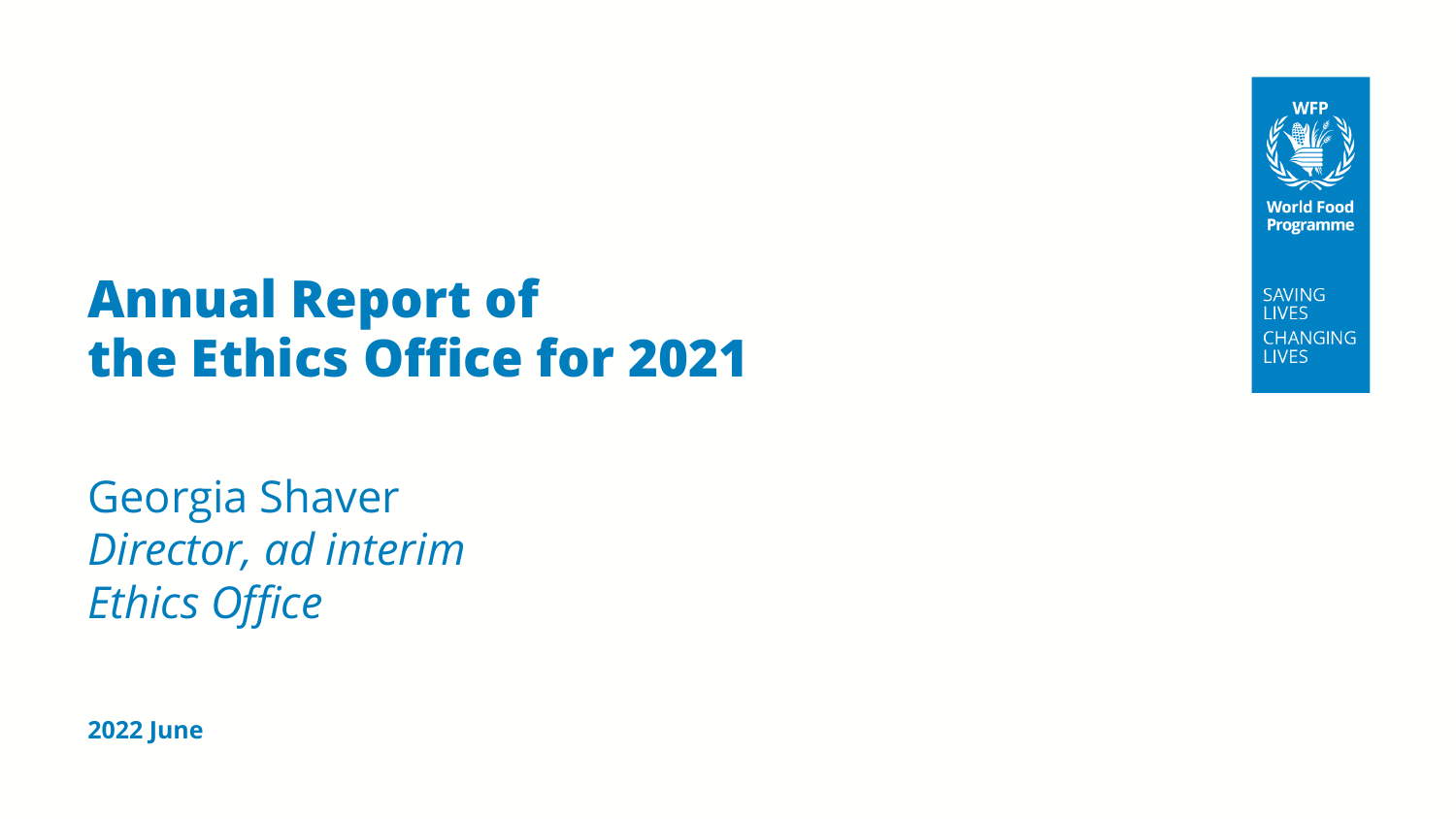## Advice and Guidance

### **Advisories issued: 2013-2021\***



\**Annual Disclosure Programme related advisories included*; *PSEA-related advisories not included*



**Outside activities** Gifts, awards and hospitality **Employment-related Allegations of wrongdoing** ■ Other **Family relationships** 

**32%**

**5%**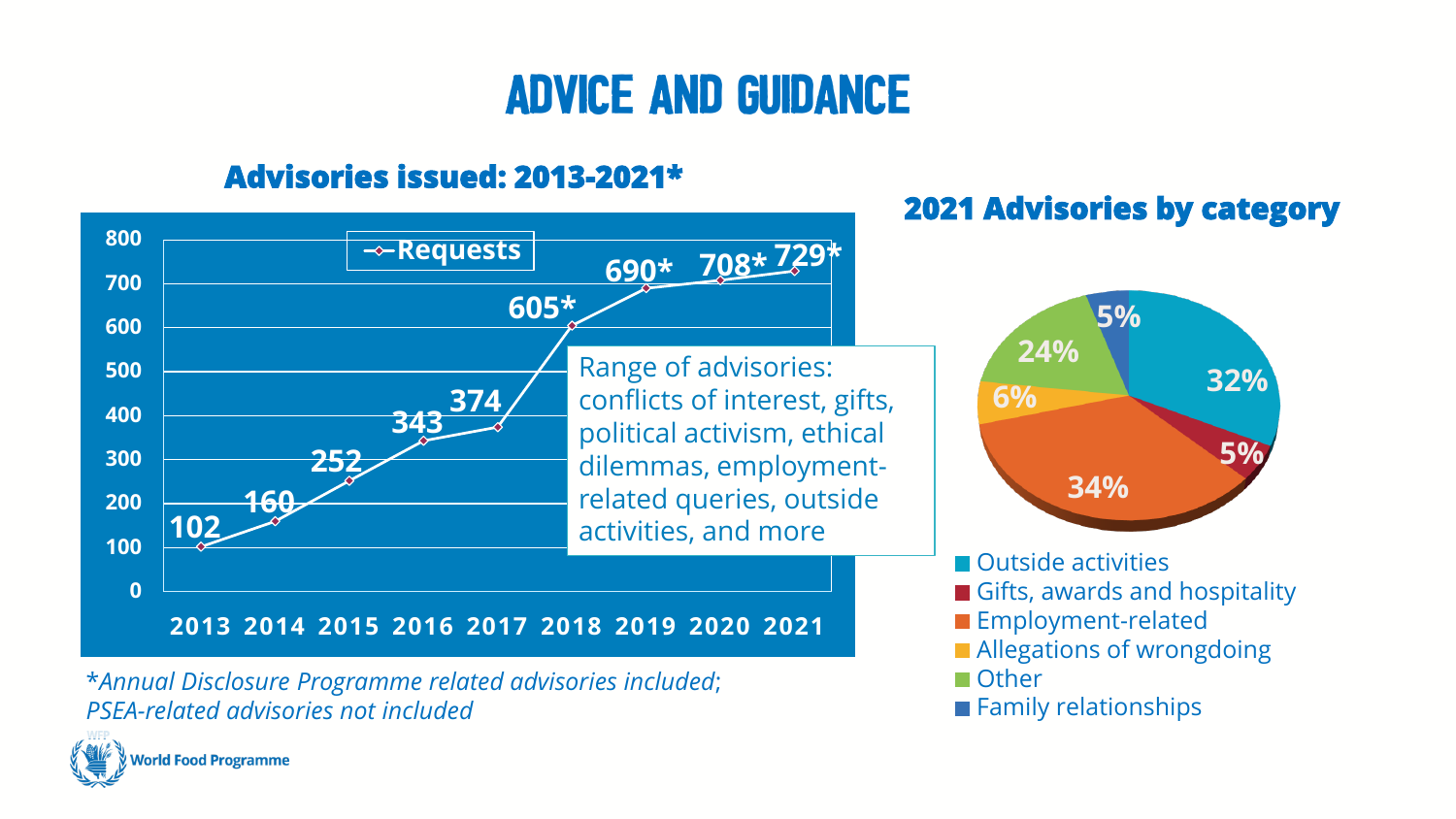### ANNUAL CONFLICTS OF INTEREST AND FINANCIAL DISCLOSURE PROGRAMME and STANDARD SETTING AND POLICY ADVOCACY

#### **2021 Disclosure Programme Exercise - Results:**

- **2934 employees** identified to participate
- **87% completion rate** at the second deadline
- **100% completion rate** at the end of the calendar year
- 132 submissions flagged as possible conflicts of interest and reviewed by the Ethics Office (77 outside activities, 5 gifts, 50 conflicts of interest otherwise)

#### **Standard Setting and Policy - Examples of activities:**

- **67 policies received and reviewed**
- Supported the corporate policy and programming development by engaging in several **consultations**
- Consulted and responded to **JIU questionnaires** and **draft reports**
- Advanced the review of the **WFP Code of Conduct**
- Continued the **Organizational Conflicts of Interest Mapping Project**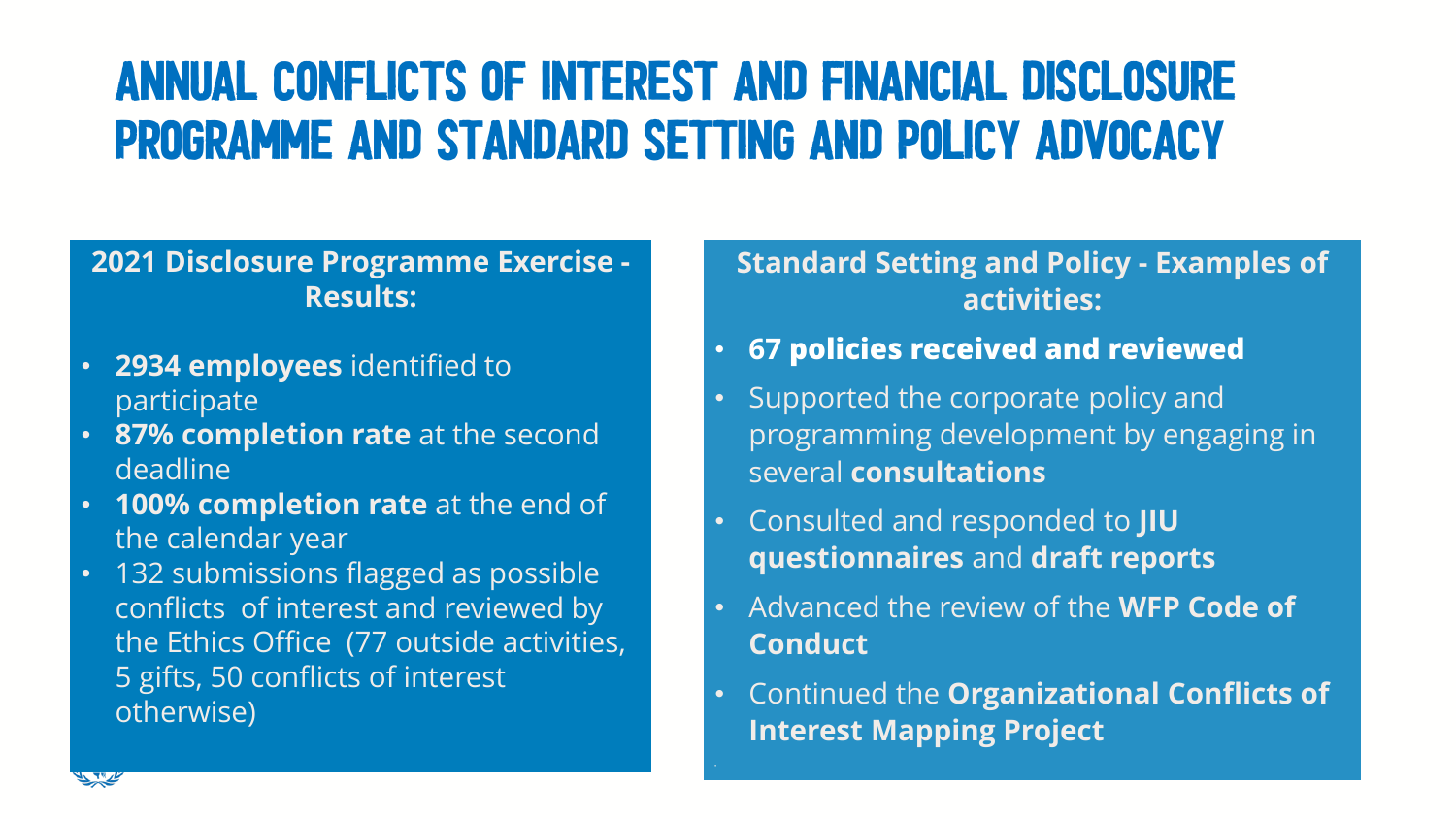## WHISTLEBLOWER PROTECTION POLICY

#### **17 new enquiries related to protection against retaliation**

- Five formal requests for protection against retaliation
	- Three cases were closed at the request of the complainant due to material changes in their office
	- One case was closed because no *prima facie* case was established
	- One case remained open after being referred to OIGI for investigation
- Twelve enquiries were requests for advice and guidance that did not warrant a full *prima facie*  review but nevertheless required thorough assessment.

#### **Three formal requests for protection against retaliation were carried over from 2020**

- One was closed because no *prima facie* case was established
- One was referred to OIGI and subsequently closed
- One was investigated by OIGI and resulted in recommendations to the Executive Director.

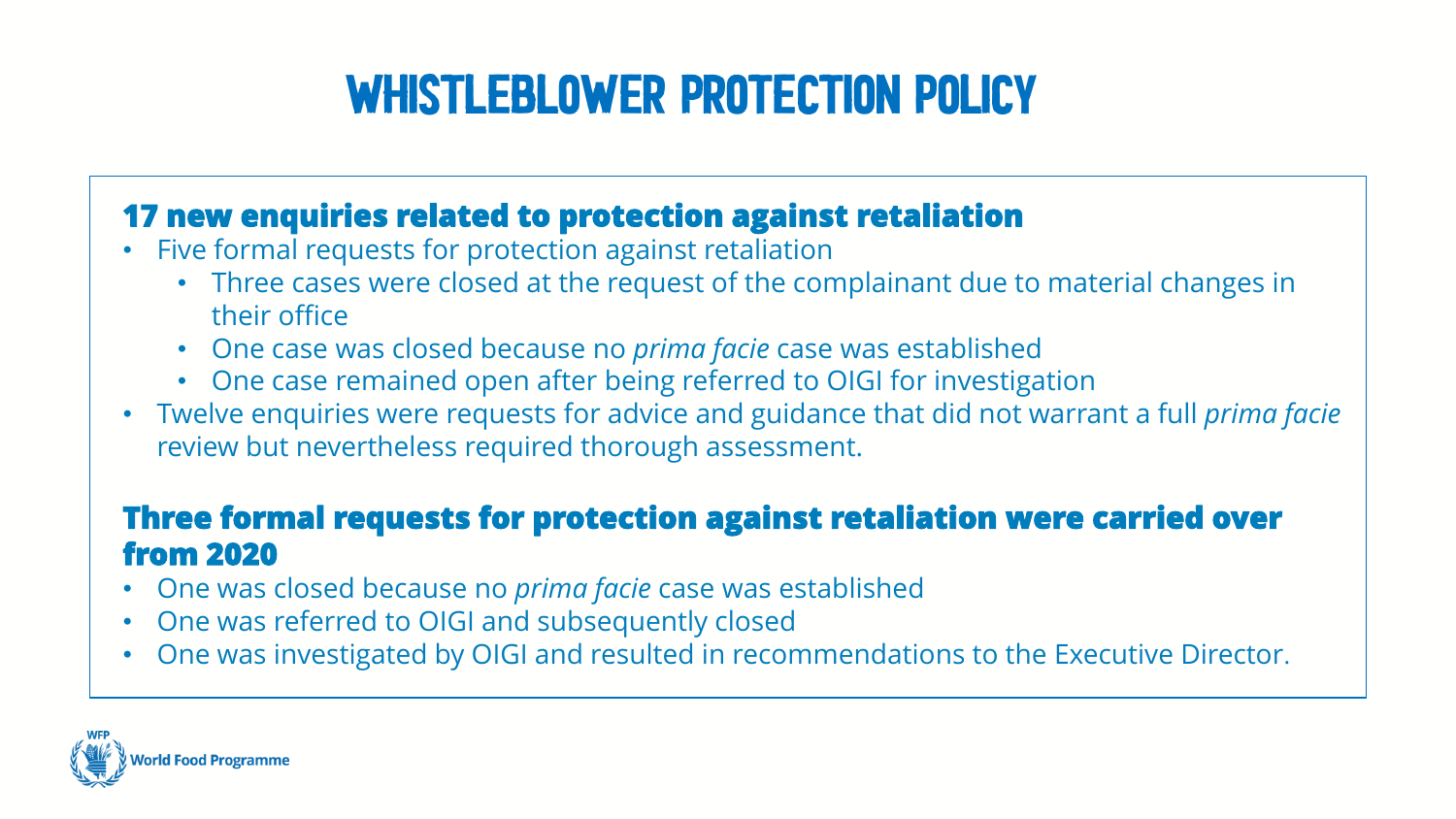## TRAINING, EDUCATION AND OUTREACH

#### **Examples of activities in various forms**  *(not exhaustive list):*

- Headquarters **ethics induction briefings**
- Annual **end-of-year awareness campaign** focusing on policies and practices related to gifts
- **Online webinars and presentations**
	- Training sessions to Wellness Support volunteers in Ethiopia, Sudan and Zimbabwe Country Offices
	- Scenario-based training for HR Officers on conflicts of interest
	- Regular teleconferences for Respectful Workplace Advisors/Ethics Ambassadors





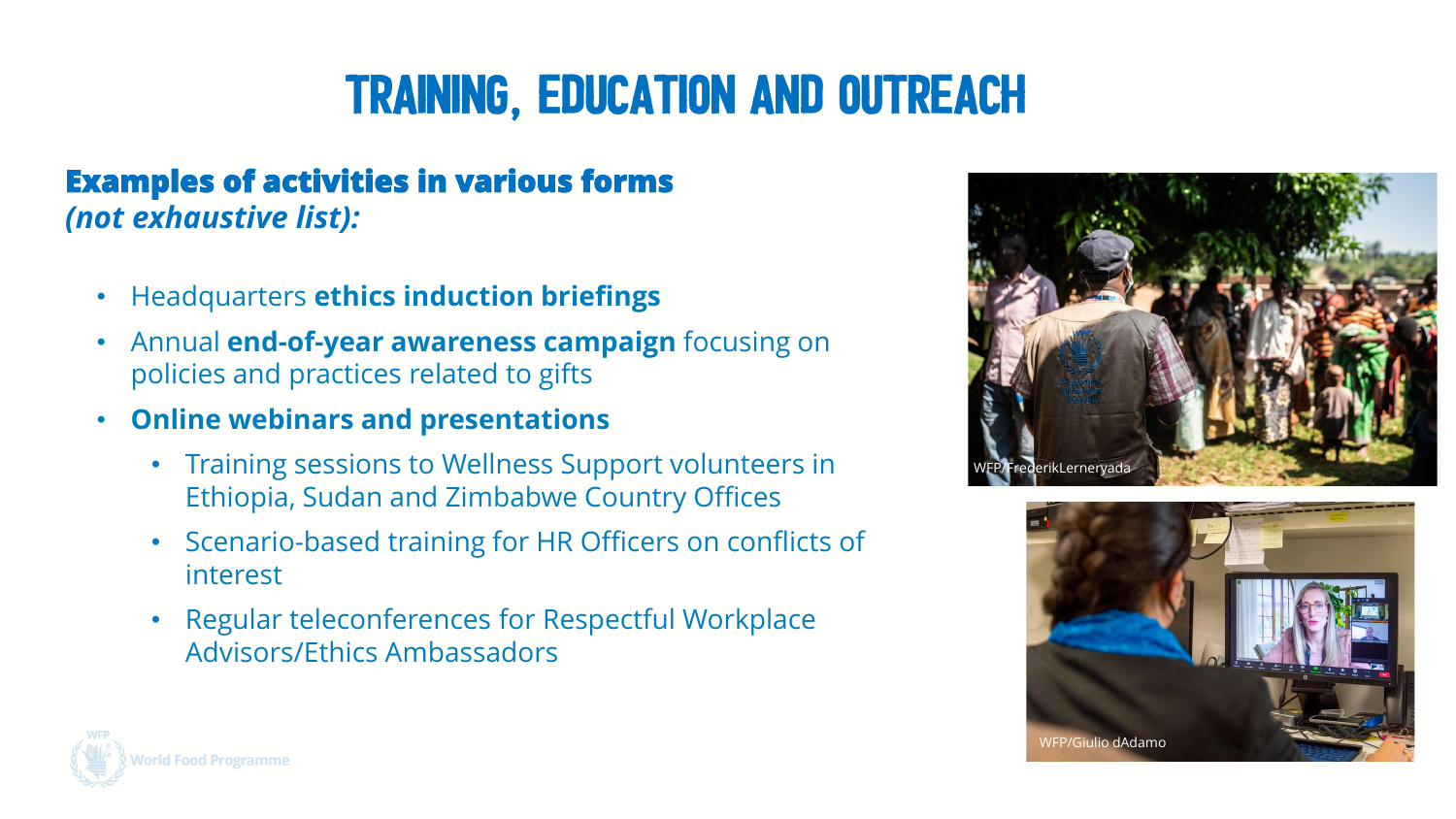# PROTECTION FROM SEXUAL EXPLOITATION AND ABUSE (PSEA)

#### **Examples of activities** *(not exhaustive list):*

- **PSEA Advice and Guidance: approximately 300 advisories**
- **Administration of the PSEA Focal Points Network: more than 400 PSEA** Focal Points in every Regional Bureau and Country Office
- Enhancements in the **online training course for PSEA focal points**, introducing new downloadable tools and a comprehensive toolkit composed of resources for cooperating partners and cooperating partners' management staff



- **"Speak up" training session** on addressing sexual misconduct (SEA and sexual harassment) at WFP
- **PSEA "at the Frontline"** project
- **"PSEA Digitalization"** project
- **UN Implementing Partner PSEA Capacity Assessment**
- Update of the **Executive Director's Circular on PSEA**